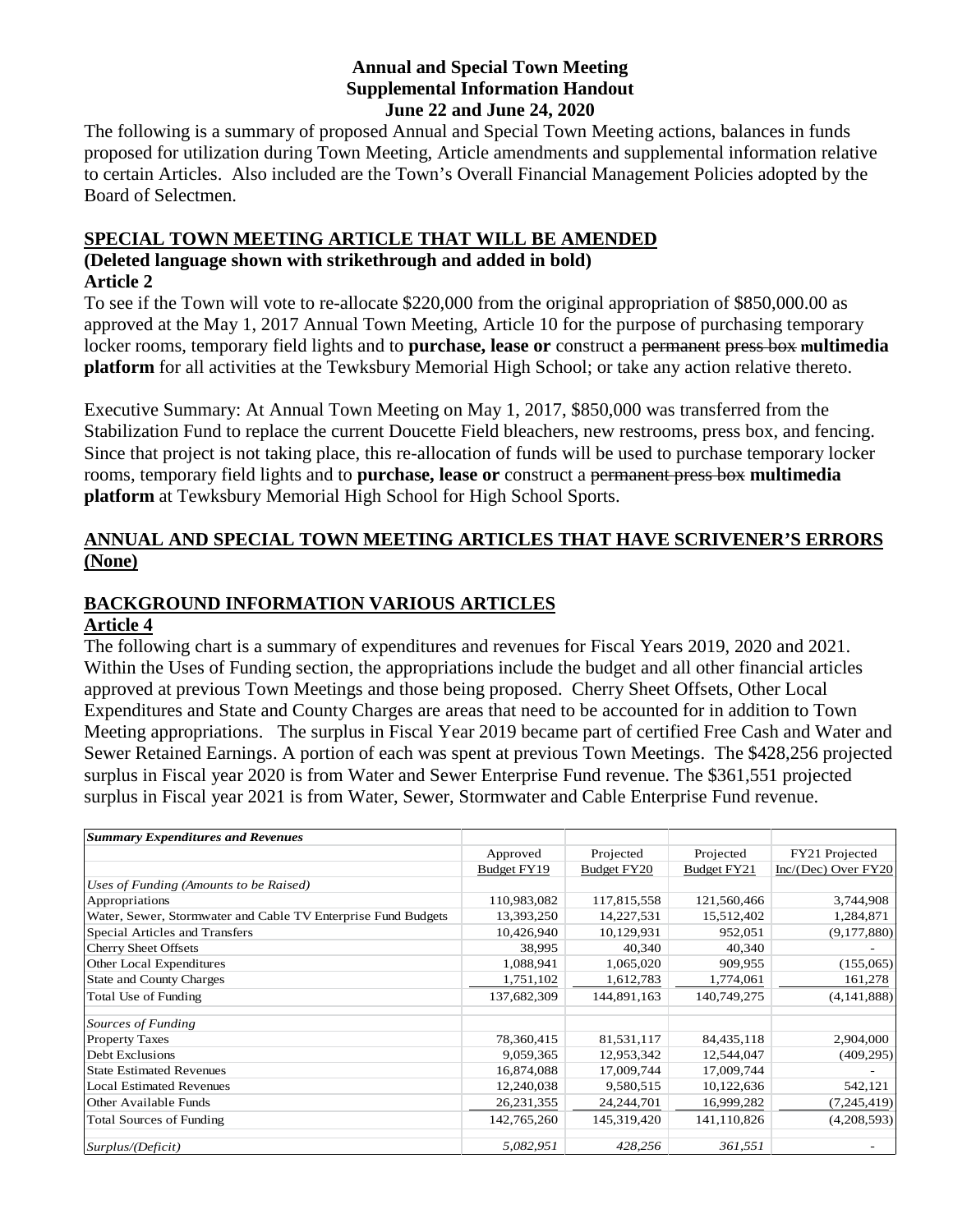| <b>General Fund Budget Summary</b>                       |                          |                          |             |                |
|----------------------------------------------------------|--------------------------|--------------------------|-------------|----------------|
|                                                          | FY2019                   | FY2020                   | FY2021      | <b>BUDGET</b>  |
|                                                          | <b>EXPENDED</b>          | <b>BUDGETED</b>          | TM REC      | <b>INC/DEC</b> |
| Total Town Budget Net Allocations and w/o Exempt Debt    | 38,046,502               | 38,370,009               | 40,720,660  | 2,350,651      |
| <b>Total Exempt Town Debt</b>                            | 6,106,524                | 5,402,142                | 5,114,204   | (287, 938)     |
| <b>Total School Budget Net Allocations</b>               | 58,221,421               | 59,708,554               | 61,187,066  | 1,478,512      |
| <b>Total Exempt School Debt</b>                          | 2,982,702                | 7,597,042                | 7,484,957   | (112,085)      |
| Shawsheen Tech                                           | 6, 201, 732              | 6,593,936                | 6,924,597   | 330,661        |
| Essex North Shore Agricultural and Tech. School District | 124,159                  | 129,125                  | 128,982     | (143)          |
| Water Enterprise Fund                                    | 7,037,637                | 7,162,649                | 7,346,811   | 184,162        |
| Sewer Enterprise Fund                                    | 5,240,451                | 6,703,563                | 6,623,932   | (79, 631)      |
| Stormwater Enterprise Fund                               | $\overline{\phantom{0}}$ | $\overline{\phantom{a}}$ | 1,162,940   |                |
| Cable TV Enterprise Fund                                 | $\overline{\phantom{a}}$ | 361,319                  | 378,719     | 17,400         |
| <b>Total Budget Net Allocations/Offsets</b>              | 123,961,127              | 132,028,340              | 137,072,868 | 5,044,528      |

Note: FY21 Budget includes all action being proposed at Annual and Special Town Meeting

| <b>Raise and Appropriate General Fund</b>                          |               |
|--------------------------------------------------------------------|---------------|
| Annual Town Meeting Article 4: FY21 General Fund                   | \$121,560,466 |
| <b>Raise and Appropriate Sewer Enterprise Fund</b>                 |               |
| <b>Annual Town Meeting Article 5: FY21 Sewer Enterprise Budget</b> | \$6,623,932   |
| <b>Raise and Appropriate Water Enterprise Fund</b>                 |               |
| Annual Town Meeting Article 6: FY21 Water Enterprise Budget        | \$7,346,911   |
| <b>Raise and Appropriate Stormwater Enterprise Fund</b>            |               |
| Annual Town Meeting Article 7: FY21 Stormwater Enterprise Budget   | \$1,162,940   |
| <b>Raise and Appropriate Cable TV Enterprise Fund</b>              |               |
| Annual Town Meeting Article 8: FY21 Cable TV Enterprise Budget     | \$378,719     |
| <b>Transfers General Fund Stabilization Fund</b>                   |               |
| No Transfers, Balance April 2020:                                  | \$5,929,199   |
| Special Town Meeting Article 3:                                    | \$630,000     |
| <b>Revised Balance:</b>                                            | \$6,559,199   |
| <b>Transfer Retained Earnings Water Enterprise Fund</b>            |               |
| Water Enterprise Fund Retained Earnings Balance May 2020           | \$1,145,574   |
| Annual Town Meeting Article 11: Replace F-550 dump w/plow package  | $(\$95,000)$  |
| Risk and Resiliency Assessment/Emergency Response Plan             |               |
| <b>Revised Balance:</b>                                            | \$1,050,574   |
| <b>Water Stabilization Fund</b>                                    | \$1,927,458   |
| <b>No Transfers, Balance April 2020</b>                            |               |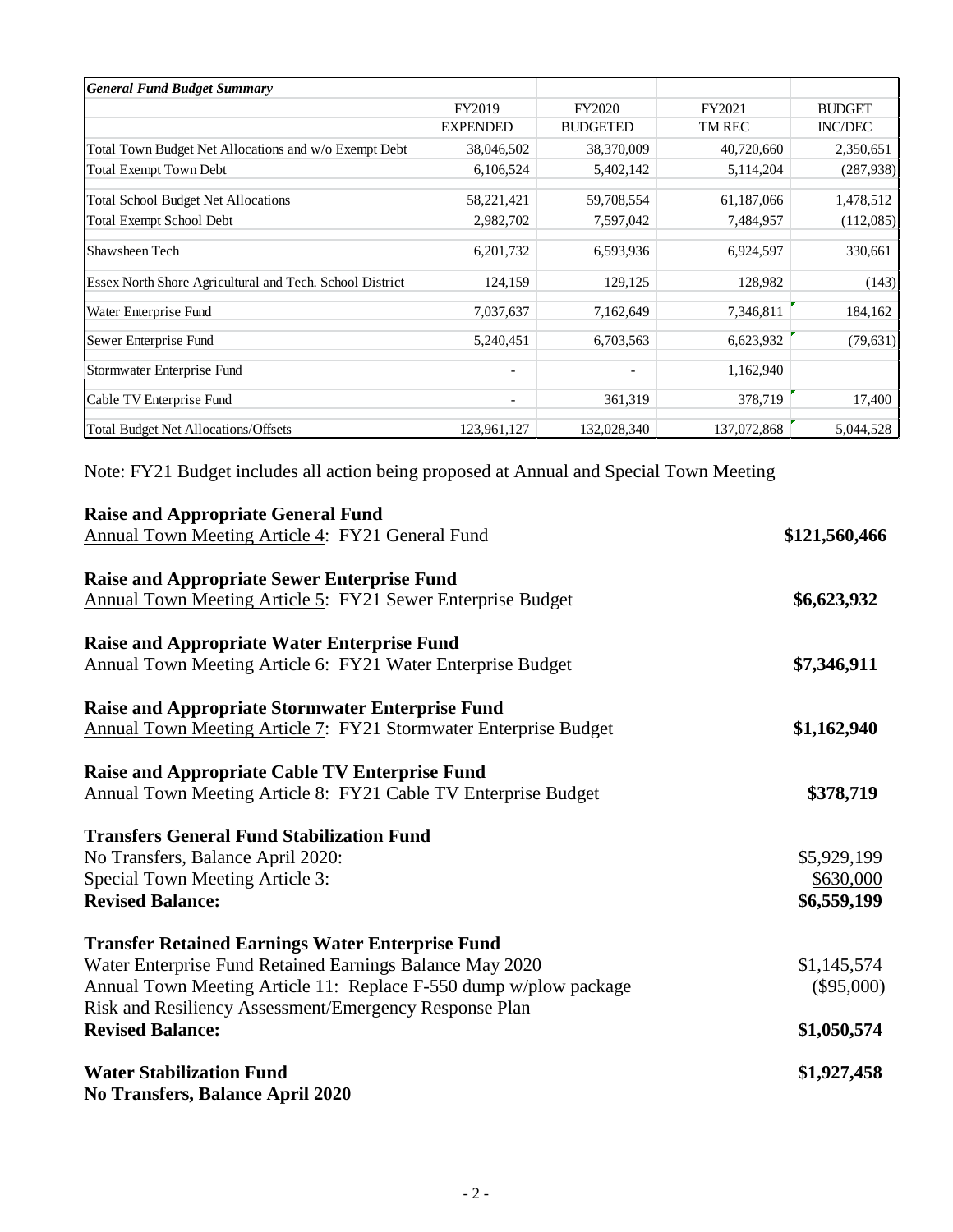| <b>Transfer Retained Earning's Sewer Enterprise Fund</b>                                    |               |
|---------------------------------------------------------------------------------------------|---------------|
| Sewer Enterprise Fund Retained Earnings Balance May 2020                                    | \$5,598,694   |
| Annual Town Meeting Article 5: Transfer within sewer revenue to offset debt increase        | $(\$795,439)$ |
| Annual Town Meeting Article 10: Vehicle shared with the Water Department                    | (\$55,000)    |
| <b>Remaining Balance:</b>                                                                   | \$4,748,255   |
| <b>Sewer Stabilization Fund</b>                                                             |               |
|                                                                                             |               |
| No Transfers, Balance April 2020                                                            | \$3,976,528   |
| <b>Cable Retained Earnings</b>                                                              | \$1,564,820   |
| No Transfers, Balance May 2020                                                              |               |
| <b>OPEB Trust Fund</b>                                                                      |               |
| Balance As of April 2020                                                                    | \$4,577,016   |
| <b>Annual Town Meeting Article 4</b>                                                        | \$650,000     |
| <b>Annual Town Meeting Article 5</b>                                                        | \$38,785      |
| Annual Town Meeting Article 6                                                               | \$163,947     |
| <b>Annual Town Meeting Article 8</b>                                                        | \$6,200       |
| <b>Revised Balance</b>                                                                      | \$5,435,948   |
|                                                                                             |               |
| <b>Transfer Overlay Surplus</b>                                                             |               |
| FY20 Overlay Surplus Balance:                                                               | \$52,500      |
| Town Meeting Article 13: Seniors and Veterans Tax Relief Program                            | $(\$52,500)$  |
| <b>Remaining Balance:</b>                                                                   |               |
| <b>Transfer CPA Undesignated</b>                                                            |               |
| CPA Undesignated Projected Fund Balance May 2020:                                           | \$439,314     |
| No Transfers, Balance May 2020                                                              |               |
| <b>Transfer CPA Open Space Reserve</b>                                                      |               |
| CPA Open Reserve/Recreation Balance May 2020:                                               | \$217,704     |
| Annual Town Meeting Article 16: Maintaining Open Space and Trails                           | $(\$40,000)$  |
| <b>Remaining Balance:</b>                                                                   | \$177,704     |
|                                                                                             |               |
| <b>Community Preservation Act Fund</b><br><b>CPA Historic Reserve Balance: No Transfers</b> |               |
|                                                                                             |               |
| CPA Housing Reserve Balance: No Transfers                                                   | \$560,644     |
| <b>Transfer Free Cash Special Town Meeting</b>                                              |               |
| FY20 Certified Free Cash Balance:                                                           | \$600,000     |
| Special Town Meeting Article 4: Snow and Ice                                                | $(\$373,604)$ |
| Special Town Meeting Article 5: Town Capital Expenditures:                                  | $(\$226,396)$ |
| <b>Remaining Balance:</b>                                                                   |               |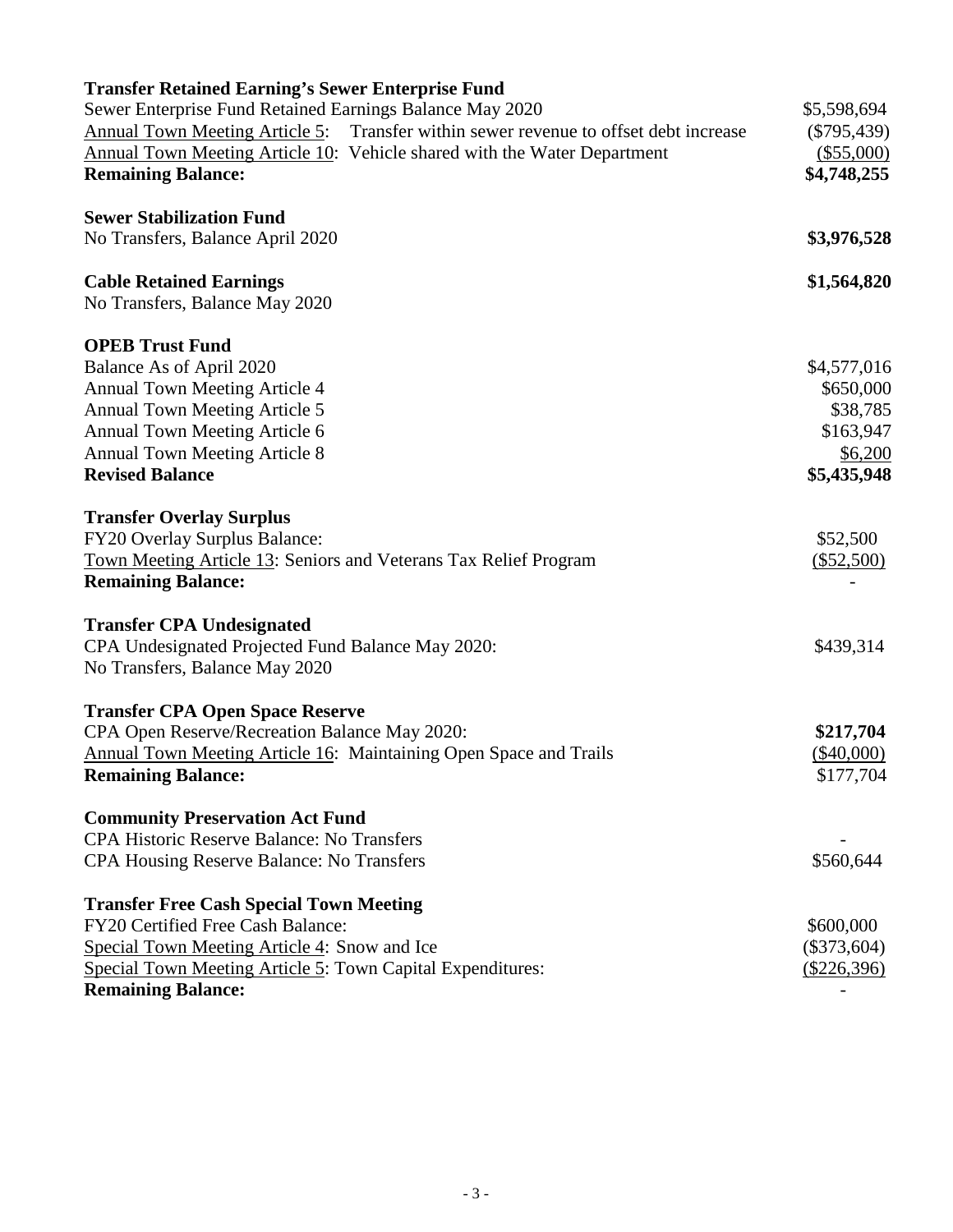#### **FURTHER DETAILED INFORMATION-CERTAIN ANNUAL TOWN MEETING ARTICLES**

## **Article 9 transfer \$95,000 from Water Retained Earnings:**

Replace F-550 dump w/plow package  $$55,000$ : Funds will be used for 50% of the cost of purchasing a Water/Sewer Division F-550 dump truck. This new truck will replace a 13 year old vehicle with non-working diesel engine not worth repairing. In addition there is body rot, which would have to be addressed with a replacement of the dump bed. The vehicle is a smaller dump truck and the only one of its size in these Divisions all others are larger 6 or 10-wheeled dump trucks.

Risk and Resiliency Assessment/Emergency Response Plan \$40,000: In compliance with Section 2013 of America's Water Infrastructure Act of 2018, the Town must conduct a risk and resilience assessment of the Water Treatment Plant and Water Distribution System and evaluate the vulnerabilities, threats and consequences from potential hazards and it must be submitted the by June 2021 for certification of completion to the EPA.

Within six months following the assessment certification the Town must submit a revised Emergency Response Plan to the EPA which will include strategies and resources to improve resilience, including physical security and cybersecurity; plans and procedures for responding to a natural hazard or malevolent act that threatens safe drinking water; actions and equipment to lessen the impact of a malevolent act or natural hazard, including alternative water sources, relocating intakes and flood protection barriers; and strategies to detect malevolent acts or natural hazards that threaten the system.

## **Article 10 transfer \$55,000 from Sewer Retained Earnings**

Replace F-550 dump w/plow package  $$55,000$ : Funds will be used for 50% of the cost of purchasing a Water/Sewer Division F-550 dump truck. This new truck will replace a 13 year old vehicle with non-working diesel engine not worth repairing. In addition there is body rot, which would have to be addressed with a replacement of the dump bed. The vehicle is a smaller dump truck and the only one of its size in these Divisions all others are larger 6 or 10-wheeled dump trucks.

## **Article 11 authorize the borrowing of \$1,500,000**

This request seeks to fund the upgrade of the Town's water distribution system in South Tewksbury. The locations for water upgrades include Arnold Road, Bay State Road, Bond Street, Downing Road, Dudley Road, Green Street, Lake Street, Lakeview Avenue, Lawrence Street, Mystic Avenue, Parker Avenue, Saint Mary's Road, Temple Street, Vernon Street, Warren Avenue, Water Street, Wightman Road and Willow Street. The installation and replacement of existing water mains throughout the project work limits will enhance fire protection capabilities and improve water flows/pressures in these areas. In addition, replacement will remove a portion of the Town's deteriorating AC pipe and two-inch cast-iron pipe. Most importantly, the replacement of deteriorating pipe will minimize the risk of water-breaks. Existing water pipe material is prone to breaking, requiring the roadway to be excavated and patched. Unexpected service outages will result from continued water main breaks. Poor water pressure and quality will continue as a result of the undersized two-inch cast iron pipes. Funding will install approximately 1.5 miles of pipe. In addition, the engineering and design for pipe replacement of the Whipple Road water main is to be completed in FY21.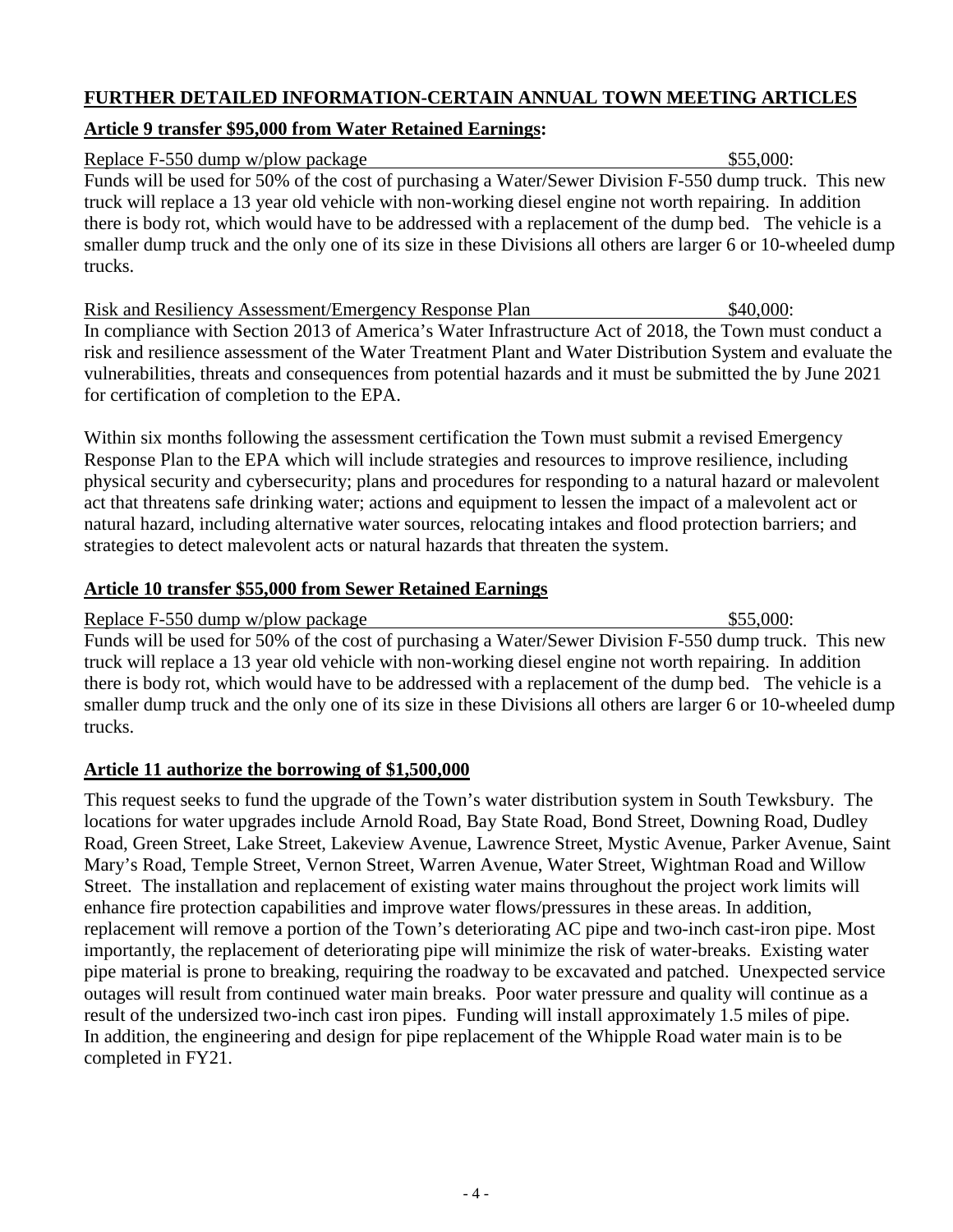## **Article 12 Bond Premium**

Bond Premium from a July 2016 Bond refinancing must be used to reduce the bonds that were refinanced. As required by State Statute, this article uses a portion of those proceeds (\$55,113.92) to reduce existing Town Exempt Debt Principal.

### **Article 13 transfer \$52,500 from Overlay Surplus to fund the Senior and Veterans' Tax Relief Work Program**

Funding will continue an annual program that allows Seniors and Veterans to work in various Town offices and receive a maximum of \$1,500 to be applied toward their property tax bill. They must own and occupy the property for which Tewksbury taxes are paid and rebate requested. Homeowner or their current spouse must be the home owner domiciled and residing in the home; and be an owner of the property to which a reduction in real estate taxes may be granted. Senior participants in this program must be 60 years of age or older at the time services are provided to the Town. Each year, depending upon the number of applicants, available work and the number of hours an applicant can work, 30-32 individuals on average have taken advantage of the program. The requested funding, which has increased from \$25,000 in previous years, will place up to a minimum of 35 individuals, if they all utilize the maximum allowance.

#### **Article 16 transfer \$40,000 from CPA Open Space Reserve**

Improvements to Trails and Open space parcels  $$40,000$ : Funds will be used for the improvements of trails and access to trails and open space parcels specifically Chandler Street well fields and any remaining funds will be used throughout the community on open space parcels and trails.

## **Article 17 Terminate and Easement**

This article seeks to terminate an existing easement from the Cubesmart Self-Storage Facility, 395 Woburn Street Tewksbury & Lowell, MA. The easement was provided to the Town as a drainage easement across their land and now that the work is complete, it is no longer needed and should be terminated.

## **Article 18 Sale of Town Land**

This article allows the Town to sell land in accordance with the Town Bylaw through a request for bid process giving preference to abutters of the parcel. The parcels listed in the article are parcels that abutters have requested the opportunity to purchase. Each parcel will have a minimum value that the purchaser is required to pay, and it includes the assessed value plus administrative and legal costs. Below are maps that show the locations of the parcels.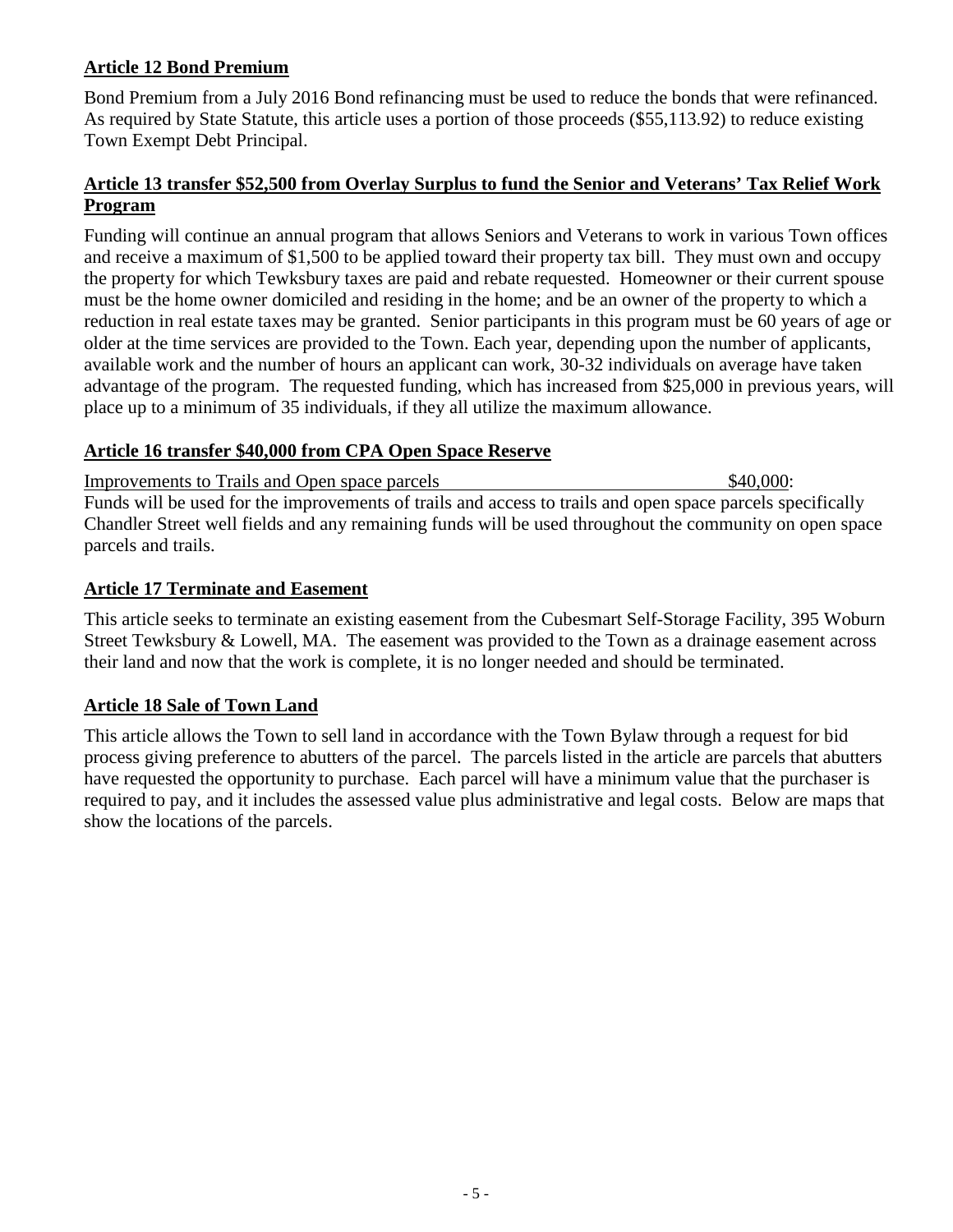

Hillman Street. Portland Street and Washington Street

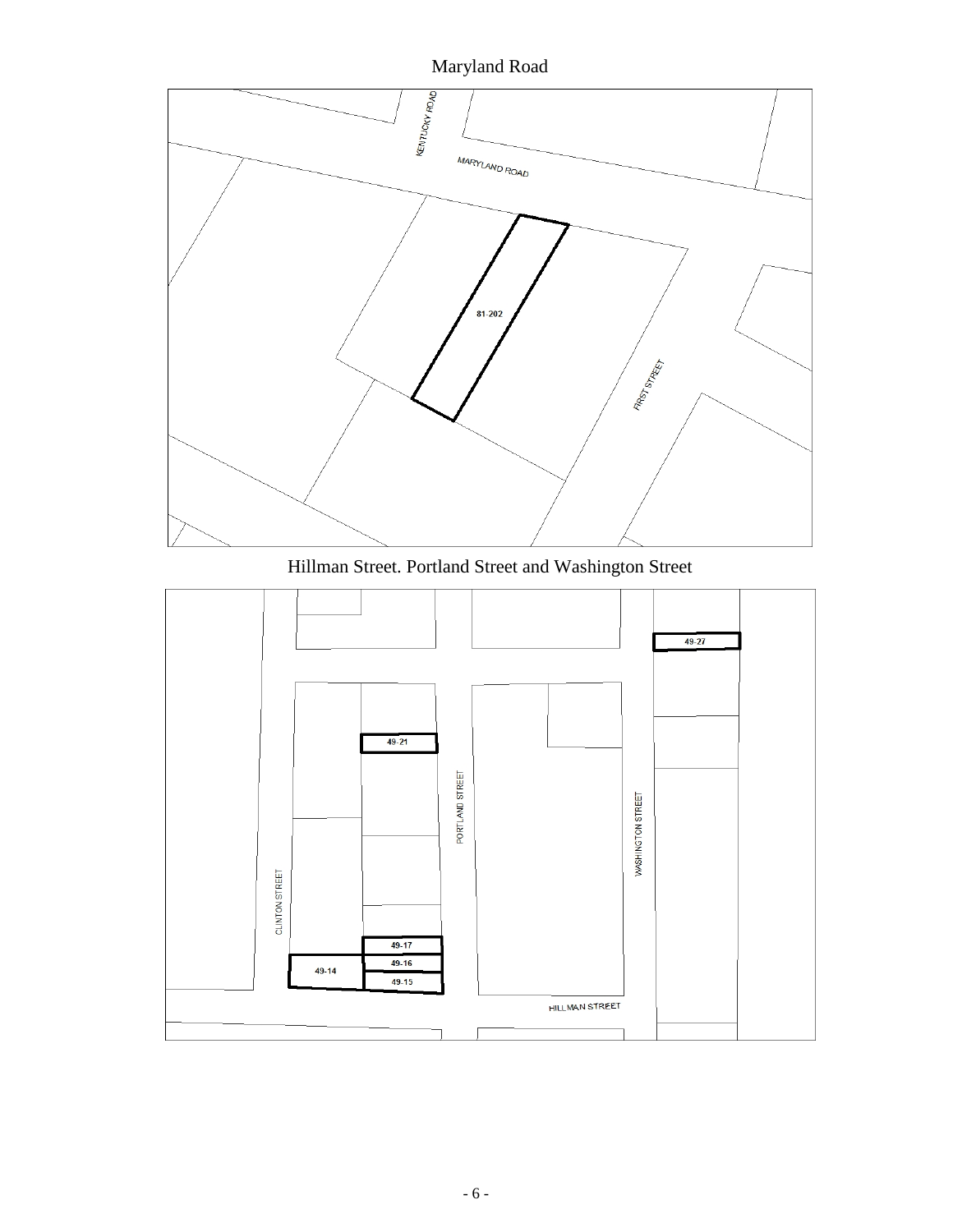# Hillman Street. Portland Street and Washington Street



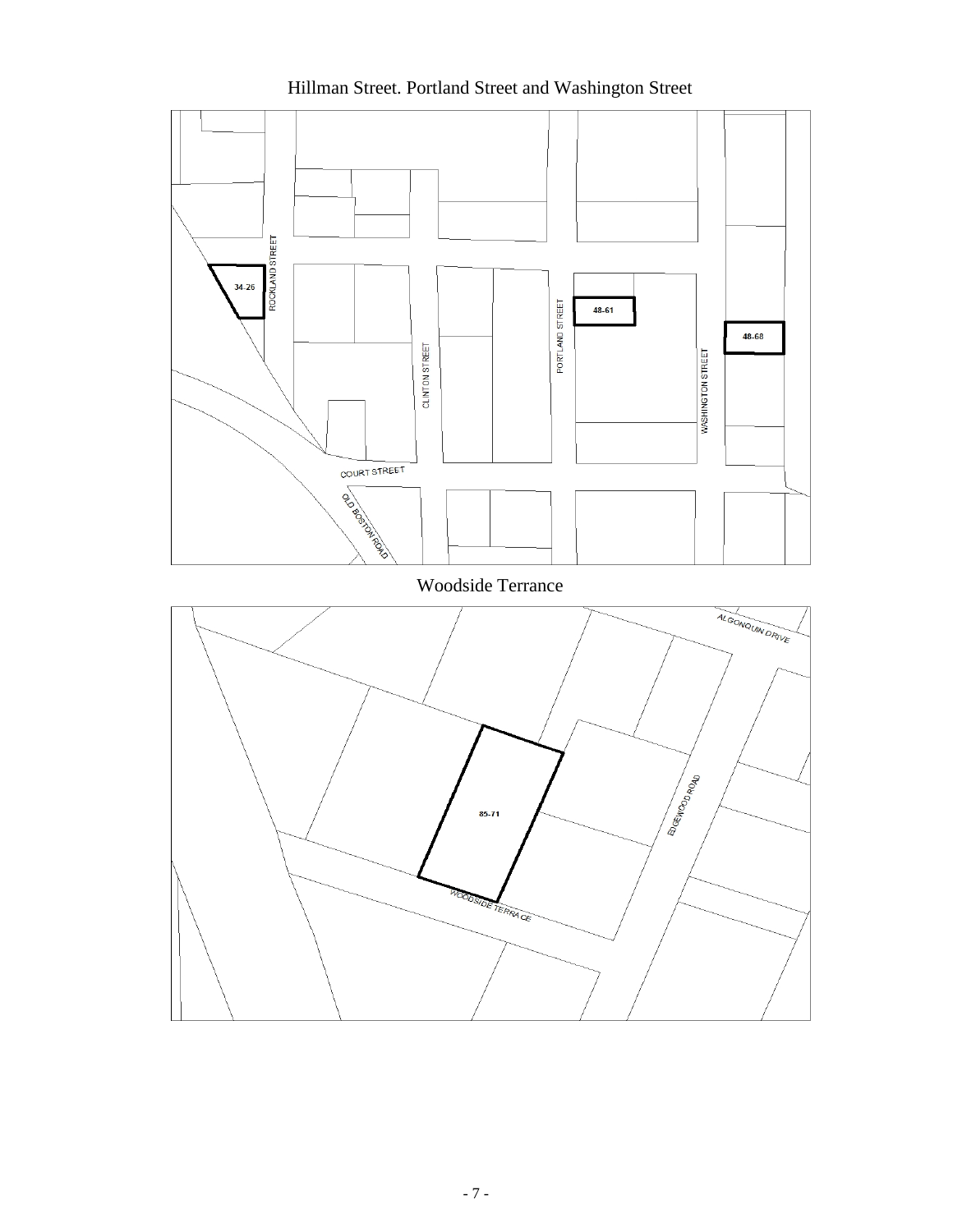#### **Article 19 Stormwater Bylaw Amendment**

Changes are being made to Chapter 19 - Stormwater Management and Erosion Control Bylaw in order to comply with the new EPA MS4 Permit requirements, which became effective on July 1, 2018. Changes to the bylaw include addition of the revised performance standards from the new EPA Permit as well as revisions to align the definitions in the bylaw with those from the EPA Permit. The revisions will have no financial impact to the residents. The revisions will impact future developments and ensure cleaner stormwater runoff and compliance with the EPA Permit.

## **FURTHER DETAILED INFORMATION-CERTAIN SPECIAL TOWN MEETING ARTICLES**

## **Special Town Meeting Article 1**

## **The following is a breakdown of the Line-Item funds will be transferred to**:

Town Hall Energy Utilities \$10,000:

The cost of electric utilities is projected to exceed the budget. This budget funds utilities for the Town Hall, Center Fire Station and Town Hall Annex.

#### Town Hall Leases and Contracts \$39,000:

Funds are needed to pay for costs of personal protective equipment, cleaning supplies and office improvements in response to the COVID-19 Pandemic.

Town Hall Repairs and Maintenance \$3,119: Funds are needed to pay for the cost of a new rooftop HVAC unit at the Town Hall Annex.

#### Computer Services Computer Equipment \$9,000:

Funds are needed for a new Server to replace a server purchased in 2008.

#### Town Interest on Bond Anticipation Notes \$10,649:

Funds are needed to pay for Interest on Short-Term Bonds for the Street Light Conversion Project. The Project was completed this year and interest is due on the Bonds. The Short Term notes will be paid over the next 4 years using the Streetlight Operating Budget.

#### Town Facilities and Grounds Salaries \$4,657:

Additional Funding is needed to cover Town Facilities and Grounds Salaries that were not budgeted sufficiently.

Town Facilities and Grounds All Other \$14,020:

Funds will pay for mulch to be placed at the Town Hall, Town Hall Annex and Wamesit Park.

#### Solid Waste Disposal \$10,000:

Rubbish disposal costs are higher than expected due to increased tonnage from March through June.

#### Medicare Tax \$15,800:

Due to the amount of Police Details for construction during the Fiscal Year the Medicare Tax account is projected to have a deficit June 30.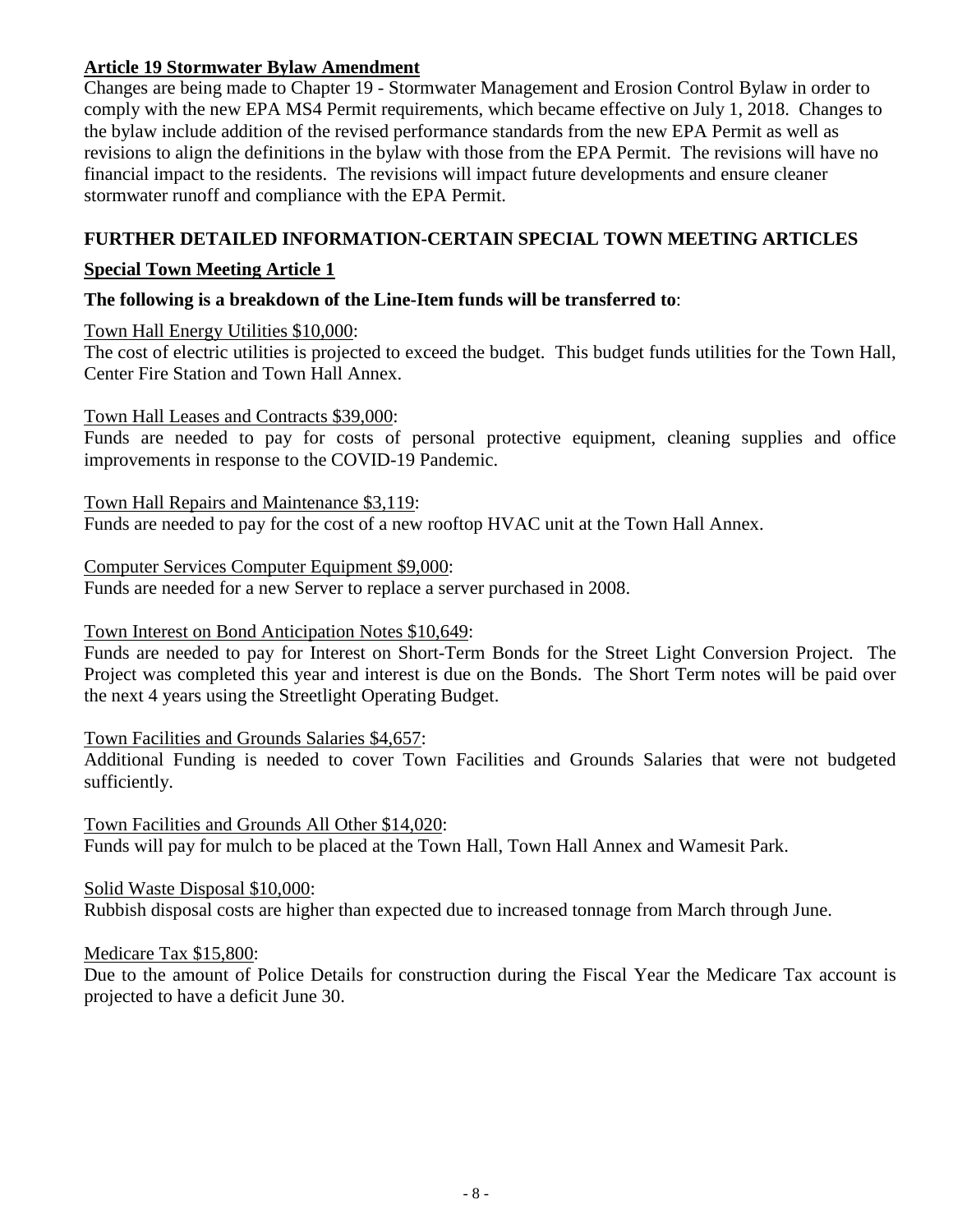#### Middlesex Retirement System \$9,849:

Due to employees being called to active or reserve military duty, the town is responsible for their retirement contributions. This amount is the anticipated assessment for FY20.

#### **The following is a breakdown of the Line-Item funds will be transferred from**:

#### Town Group Insurance \$59,000:

There is a projected surplus since the estimated number of employees to enroll into certain plans was less than anticipated.

#### Town Property and Liability Insurance \$47,730:

There is a surplus since the actual insurance premium was less than projected due to premium credits.

#### Essex North Shore Agricultural and Tech. School District \$21,544:

There is a surplus since the number of students who attended the school was less than projected.

## **Article 2**

This Article seeks approval to re-allocate \$220,000 from the original appropriation of \$850,000.00 as approved at the May 1, 2017 Annual Town Meeting, Article 10**.** At Annual Town Meeting on May 1, 2017, \$850,000 was transferred from the Stabilization Fund to replace the current Doucette Field bleachers, new restrooms, press box, and fencing. Since that project is not taking place, this re-allocation of funds will be used to lease temporary locker rooms, temporary field lights and to lease, purchase or construct a multimedia platform. With construction of a new Elementary School on Doucette Athletic Football Stadium the High School Football Teams need a new temporary location to play home games and practice until the new field is ready in the Fall of 2021. In order to accommodate High School Football, all games and practices will be moved to the Tewksbury Memorial High School Athletic Field for one season only. Temporary locker rooms for the Football Teams will be leased and located in the parking lot of the Strong Field where the High School Baseball and Softball Teams play. A multimedia platform will be leased, purchased or constructed at the High School Athletic Field in order to film and announce all athletic events. Temporary field lights will be leased for the months of September-November in order for all High School athletic teams to play home games and practice during the Fall 2020 season.

## **Article 3**

To see if the Town will vote to transfer the remaining \$630,000 from the original appropriation of \$850,000.00 that was approved at the May 1, 2017 Annual Town Meeting, Article 10 back into the Stabilization Fund which was the original funding source for; or take any action relative thereto. At Annual Town Meeting on May 1, 2017, \$850,000 was transferred from the Stabilization Fund to replace the current Doucette Field bleachers, new restrooms, press box, and fencing. Since that project is not taking place, and only \$220,000 is needed for Article 2, the remaining \$630,000 balance can be transferred back to the Stabilization Fund.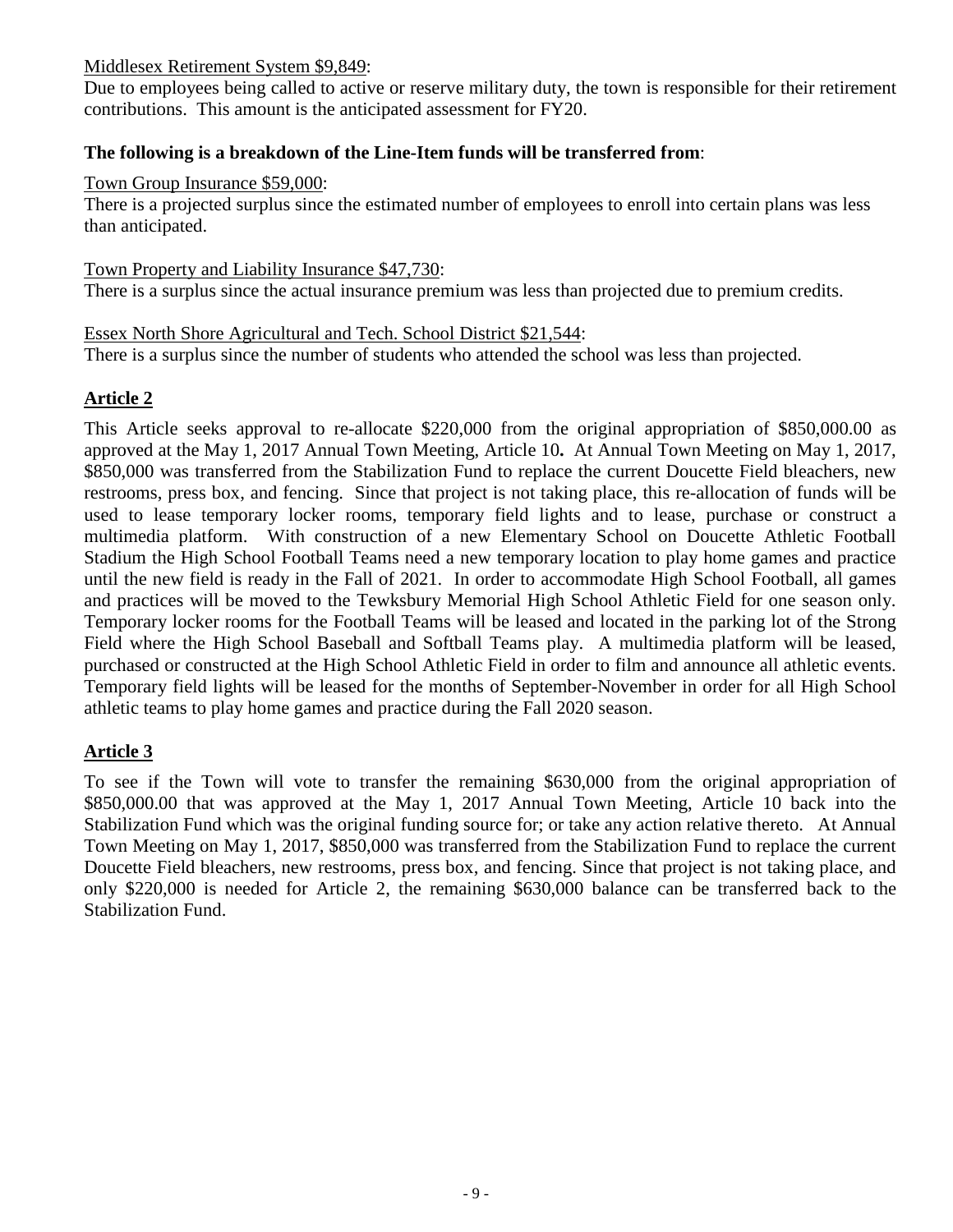## **Article 4 Snow and Ice**

#### **The following is a breakdown of the Line-Item funds will be transferred to**:

DPW Snow & Ice-Salaries \$70,864 and DPW Snow & Ice-Operating Various Accounts \$302,740: Funds are needed to cover the cost of snow and ice operations for Fiscal Year 2020 which is in deficit due to the number of events this year. Salaries cover the overtime of DPW personnel and Snow & Ice-Operating Various Accounts funds private contractors who sand and plow for the Town, sand and salt treatment for roads, other supplies and vehicle repairs.

#### **The following is a breakdown of the Line-Item funds will be transferred from**:

## July 1, 2019 Certified Free Cash (Surplus Revenue) \$373,604:

In accordance with the Financial Policy of the Board of Selectmen, \$600,000 from Certified Free Cash is set aside each year for a potential snow and ice deficit. This funding represents the Free Cash set aside.

## **Article 5 Transfer \$226,396 from Free Cash:**

Fire Administrative Car  $\frac{$45,000}{25}$ 

Replace Deputy Fire Chief's response and administrative vehicle (Car 2). The Department would purchase a Ford AWD or equivalent vehicle to be used by the Chief of Department to support his job functions and 24-hour response to emergencies. The Current Fire Chief's car will be used by the Deputy and the Deputy Chief's Car will be used by the Fire Investigator. The current vehicle used by the Deputy Chief is a 2013 Ford Interceptor sedan and is in good condition. The current vehicle used by the Fire Investigator is a 2006 Ford Explorer that is in poor condition. The vehicle was previously used by the Fire Chief and Deputy Chief. Sections of the car were repainted several years back to extend its use. In October of 2019 the vehicle failed its State safety inspection due to wheel well and undercarriage corrosion. This vehicle will be removed from service as soon as a replacement vehicle is purchased and put into service.

## Resurface Basketball and Tennis Courts Livingston Recreation complex \$26,736

Funds will be used to resurface and stripe the basket and tennis courts at the Saunders Recreation Complex on Livingston Street which are in need of repair. There are cracks and weeds growing on the courts making themunsafe. Without resurfacing, further damage is likely to occur. The Tennis Courts will be striped for both Tennis and Pickle Ball.

#### Assessors Software  $\frac{1}{44,000}$

Currently the Assessors Computer-Assisted Mass Appraisal (CAMA) Vision 6.5 software is version 6.5 and needs to upgrade to version 8. Vision will no longer support version 6.5 and its current data base has security risks. The upgraded Version is more secure, has improved valuation accuracy and equity and has increased efficiently and performance.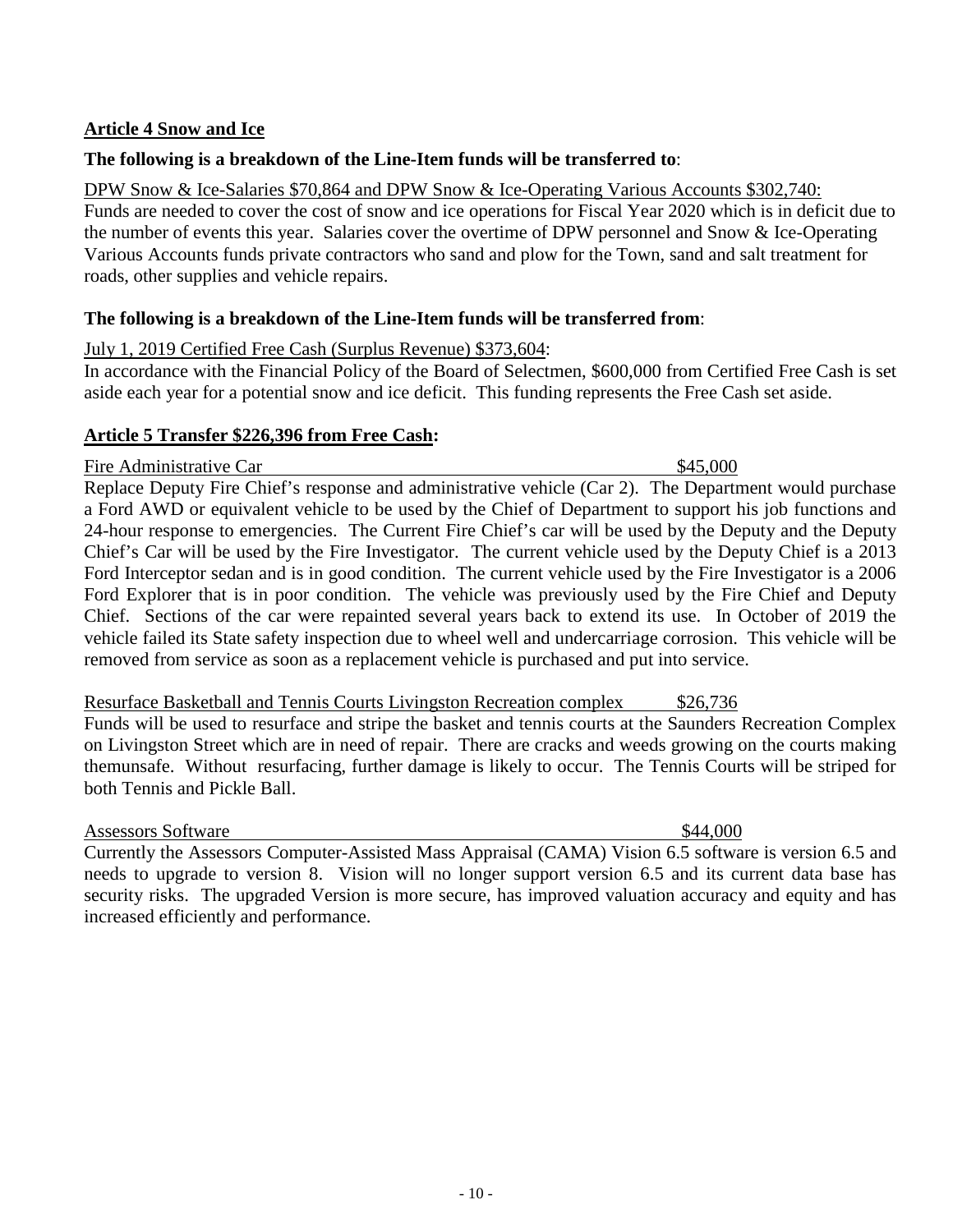Design and Engineering Traffic Lights Pleasant Street and Main Street Intersection \$110,660 Funds would be used to design and engineer improvements to the intersection of Pleasant and Main Street to provide increased safety and improved traffic signals. The intersection has had increased traffic over the past several years and will see further traffic impact with the new Elementary School being constructed on Pleasant Street next to the Ryan School. The plan is to design the improvement and seek State and/or Federal assistance to construct the upgrades.

## **Article 6 Unpaid Bill:**

To see if the Town will vote to transfer from the sum of \$7,962.41 from Town Property and Liability Middlesex Retirement System \$9,849: There is a surplus since the actual insurance premium was less than projected due to premium credits. Due to employees being called to active or reserve military duty the town is responsible for their retirement contributions. This amount is the anticipated assessment for FY20.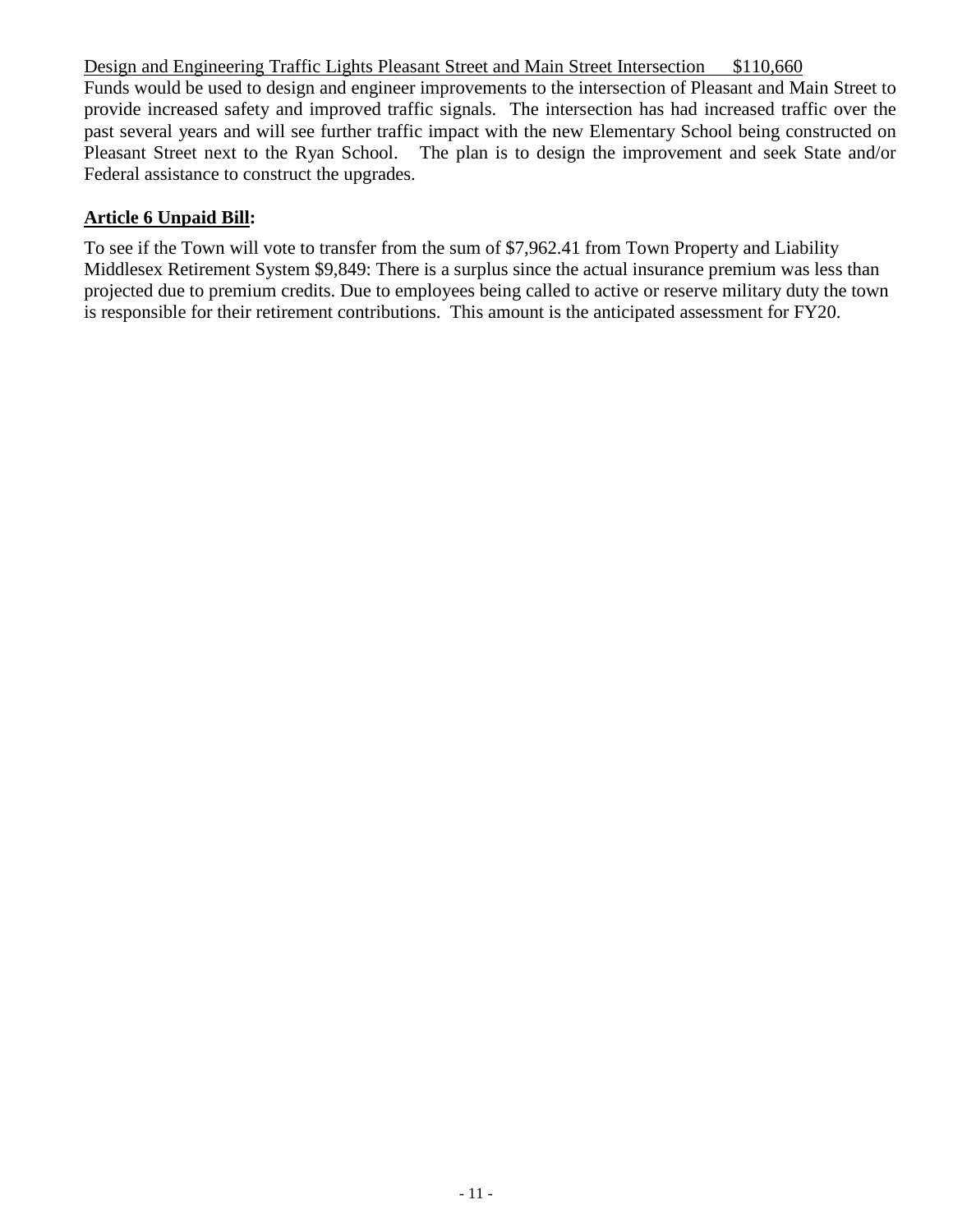#### **Town of Tewksbury Overall Financial Management Policies**

## **Introduction**

The following financial principles set forth the broad framework for overall fiscal planning and management of the Town of Tewksbury's resources. In addition, these principles address both current activities and longterm planning. The principles are intended to be advisory in nature and serve as a point of reference for all policy-makers, managers and advisors. It is fully understood that Town Meeting retains the full right to appropriate funds and incur debt at levels it deems appropriate, subject of course to statutory limits such as Proposition 2 ½. The principles outlined in this policy are designed to ensure the Town's sound financial condition now and in the future. Sound Financial Condition may be defined as:

- Cash Solvency the ability to pay bills in a timely fashion
- Budgetary Solvency the ability to annually balance the budget
- Long Term Solvency the ability to pay future costs
- Service Level Solvency the ability to provide needed and desired services

It is equally important that the Town maintain flexibility in its finances to ensure that the Town is in a position to react and respond to changes in the economy and new service challenges without measurable financial stress.

#### **Definitions**

Fund Balance – The difference between assets and liabilities reported in a governmental fund (Also known as fund equity).

Undesignated Fund Balance – Monies in the various government funds as of June 30 that are neither encumbered nor reserved, and are therefore available for expenditure once certified as part of free cash.

Stabilization Fund – A fund designed to accumulate amounts for capital and other future spending purposes, although it may be appropriated for any lawful purpose (MGL Ch. 40 §5B). Communities may establish one or more stabilization funds for different purposes and may appropriate into them in any year an amount not to exceed ten percent of the prior year's tax levy. The total of all stabilization fund balances shall not exceed ten percent of the community's equalized value, and any interest shall be added to and become a part of the funds. A two-thirds vote of town meeting or city council is required to establish, amend the purpose of, or appropriate money into or from the stabilization fund.

Free Cash (Also Budgetary Fund Balance) – Remaining, unrestricted funds from operations of the previous fiscal year including unexpended free cash from the previous year, actual receipts in excess of revenue estimates shown on the tax recapitulation sheet, and unspent amounts in budget line-items. Unpaid property taxes and certain deficits reduce the amount that can be certified as free cash. The calculation of free cash is based on the balance sheet as of June 30, which is submitted by the community's auditor, accountant, or comptroller. Important: free cash is not available for appropriation until certified by the Director of Accounts.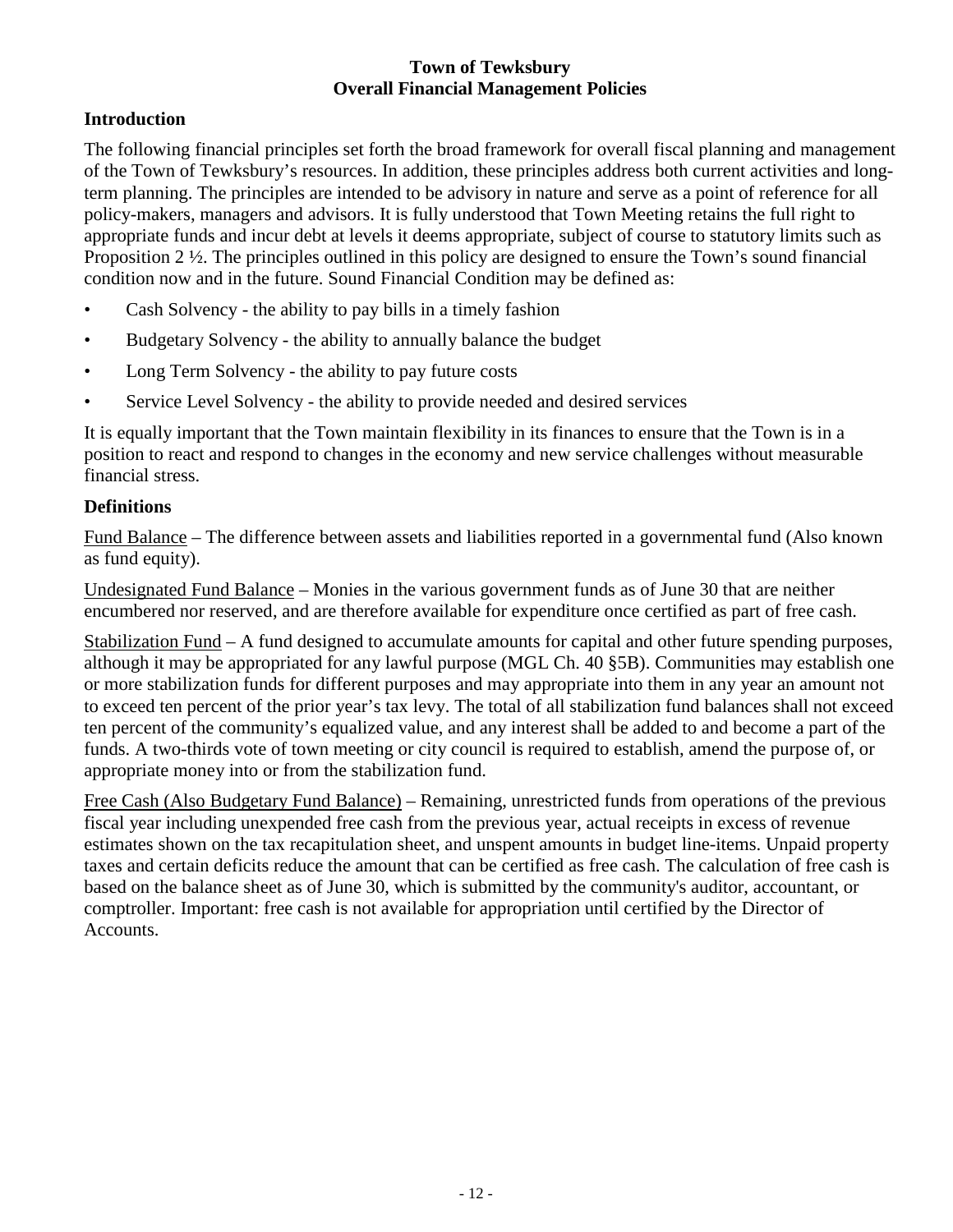Overlay Surplus – Any balance in the overlay account of a given year in excess of the amount remaining to be collected or abated can be transferred into this account. Within ten days of a written request by the chief executive officer of a city or town, the assessors must provide a certification of the excess amount of overlay available to transfer, if any. Overlay surplus may be appropriated for any lawful purpose. At the end of each fiscal year, unused overlay surplus is "closed" to surplus revenue; in other words, it becomes a part of free cash.

Net Assets Unrestricted (formerly Retained Earnings) – An equity account reflecting the accumulated earnings of an enterprise fund that may be used to fund capital improvements, to reimburse the general fund for prior year subsidies, to reduce user charges and to provide for enterprise revenue deficits (operating loss).

Recurring Revenue Source – A source of money used to support municipal expenditures, which by its nature can be relied upon, at some level, in future years.

Non-Recurring Revenue Source – A one-time source of money available to a city or town. By its nature, a non-recurring revenue source cannot be relied upon in future years. Therefore, such funds should not be used for operating or other expenses that continue from year-to-year.

Policy Statements:

- 1. The Town Manager shall annually prepare a balanced budget and comprehensive Budget Message as required by state law, town charter and by-laws.
- 2. Budgets will be established, and funds managed, using "generally accepted" accounting principles.
- 3. Finances will be managed to maintain financial stability over the long term.
- 4. Maintain facilities and provide services at a level that will ensure the public well-being and the safety of residents.
- 5. The town will avoid budgetary procedures that balance current expenditures at the expense of meeting future year's expenses, such as postponing expenditures, accruing future years' revenues, or rolling over short-term debt.
- 6. Ongoing operating costs will be funded by ongoing operating revenue sources. This protects the Town from fluctuating service levels and avoids concern when one-time revenues are reduced or removed. In addition:
	- a. Fund Balances such as Certified Free Cash, Stabilization Fund, Overlay Surplus and Water and Sewer Net Assets Unrestricted (formerly Retained Earnings) should be used only for one-time expenditures such as capital improvements, capital equipment and unexpected or extraordinary expenses. In all cases, use of Fund Balances should be avoided for routine and recurring operational expenses.